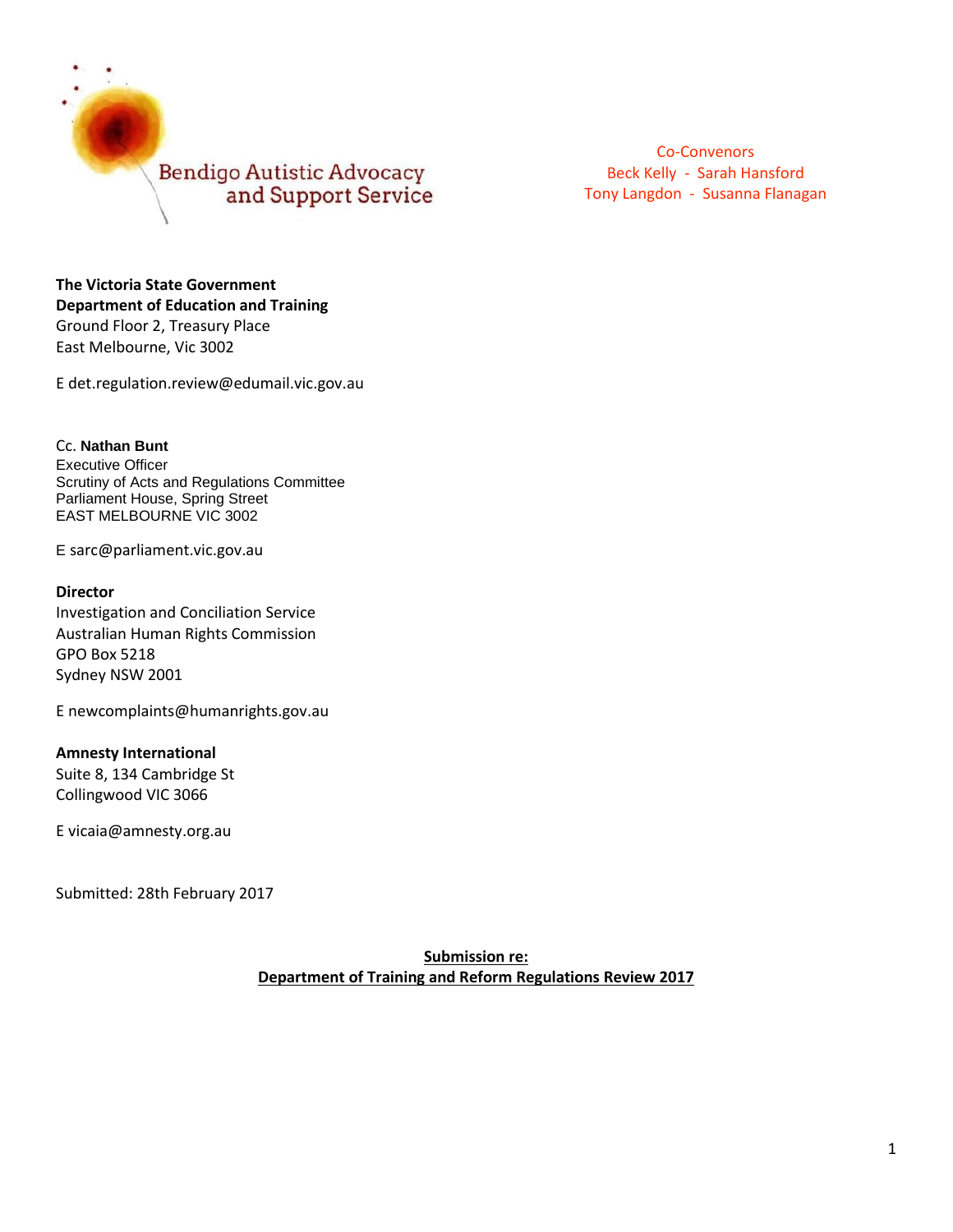

Bendigo Autistic Advocacy and Support Service (BAASS) opposes the draft Education and Training Reform Regulations 2017 [draft regulations] as categorically harmful and not within the best interests of child wellbeing, safety and meaningful learning.

BAASS currently provides roles in support, advocacy and facilitates many programs, events and opportunities for the autistic community. First and foremost we are proud to be an autistic founded, led and driven not-for-profit organisation; which is the first of its kind in Australia.

BAASS aims to support autistic people to optimise their potential, through individual and systemic advocacy and provision of services in education and employment and empowering family caregivers and professionals.

Bendigo has a well demonstrated need for support and advocacy with diagnoses of autism in over 1000 families locally. It is our mission and passion to provide this.

BAASS provides a much-needed safe space for the autistic community to access supports only seen in metropolitan areas until now. We run the dynamic computer/multi-media tech and mentor program for adolescents; 'BAASS Tech Hub', a group for technical skills and social opportunities - an invaluable opportunity for networking and learning.

Among other programs and support we facilitate are counselling, further mentor programs, consultancy work (schools, employment, health and community professionals), BAASS Sensory Gymnastics, respite, sensory and education based programs for autistic children struggling at school, resource library and life skills workshops. BAASS also runs a variety of school holiday programs such as 'Introduction to Filmmaking' which are run by BAASS mentors.

A significant proportion of our work is with families requiring assistance in advocating with their autistic children at school; often relating to difficulties obtaining reasonable adjustments and a number of cases involving abuse.

This submission is made in the context of:

- A significant number of students within mainstream schools have disabilities and are subject to restrictive practices.
- A significant number of students being home-schooled are students with disabilities and a major proportion of these families do so out of irreconcilable challenges faced within the school setting.

It is Inexcusable to propose such restrictions and clear human rights violations, which are baseless and are in direct opposition to available research and evidence; and as such are in complete disregard of what is fair, just, ethical or reasonable.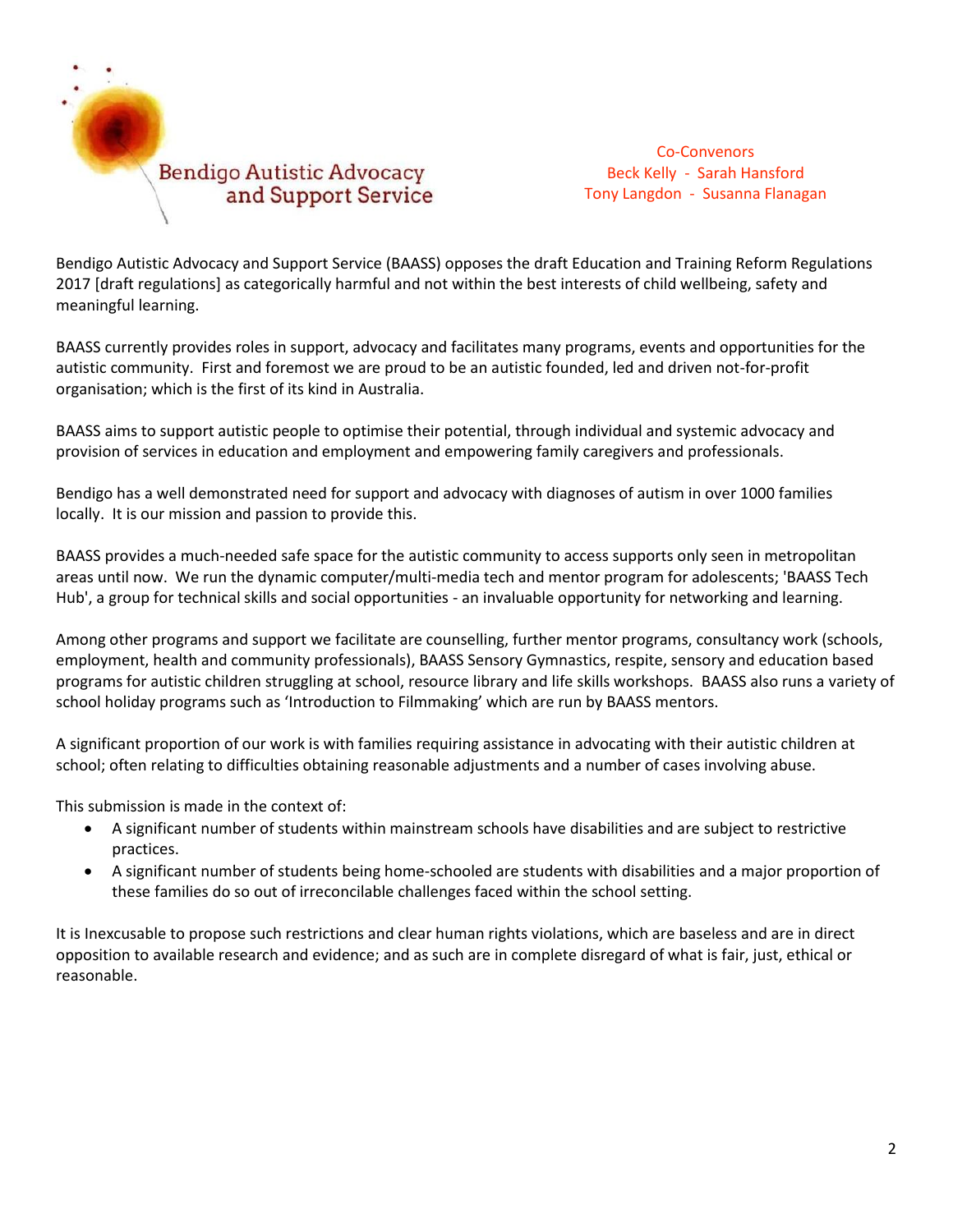

It is with incredible frustration and a sense of irony that we prepare this submission. Not only is our submission prepared at a significant cost to ourselves, our families and clients- but as we have experienced, pleas for meaningful and inclusive school environments and student safety and wellbeing have not only fallen on deaf ears but have been repeatedly made via many sources and have been rejected or ignored. We are under extremely limited time constraints given the nature of our advocacy and support; with many requests for assistance in accessing reasonable adjustments within schools.

# Restraint

It is perplexing and abhorrent that the Department of Education and Training would propose draft regulations with no improvements despite review and recommendation by numerous sources. The draft regulations propose to include unregulated restraint and restrictive practices of children as a viable option via Regulation 25 (previously 15). This is unacceptable.

The draft Education and Training Reform Regulations 2017, Division 3.25 25 relate to restraint (currently within the current regulations as Regulation 15);

"A member of staff of a Government school may take any reasonable action that is immediately required to restrain a student of the school from acts or behaviour that is dangerous to the member of staff, the student, or any other person.".

Further definition of restrictive practices is outlined by The Australian Law Reform Commission *Equality, Capacity and Disability in Commonwealth Laws* (DP 81) 8.4 *Restrictive Practices-Restrictive practices in Australia* in clarifying the nature of restrictive practices as involving the "..use of interventions and practices that have the effect of restricting the rights or freedom of movement of a person with disability.".

There is no question that restrictive practices remain common place within schools, which is clearly acknowledged by

 The Australian Law Reform Commission *[Equality, Capacity and Disability in Commonwealth Laws \(DP 81\)](https://www.alrc.gov.au/publications/disability-dp81) 8. Restrictive Practices-Restrictive practices in Australia* also recognises that: People with disability who display 'challenging behaviour' or 'behaviours of concern'may be subjected to restrictive practices in a variety of contexts, including… schools.

The DET *School Policy and Advisory Guide. Student Restraint* policy recognises that "Physical restraint has been associated with injury and increased trauma to the student and the staff member responsible for the physical restraint." and that "there **should** be no less restrictive action that could be taken..". However, there are no mechanisms provided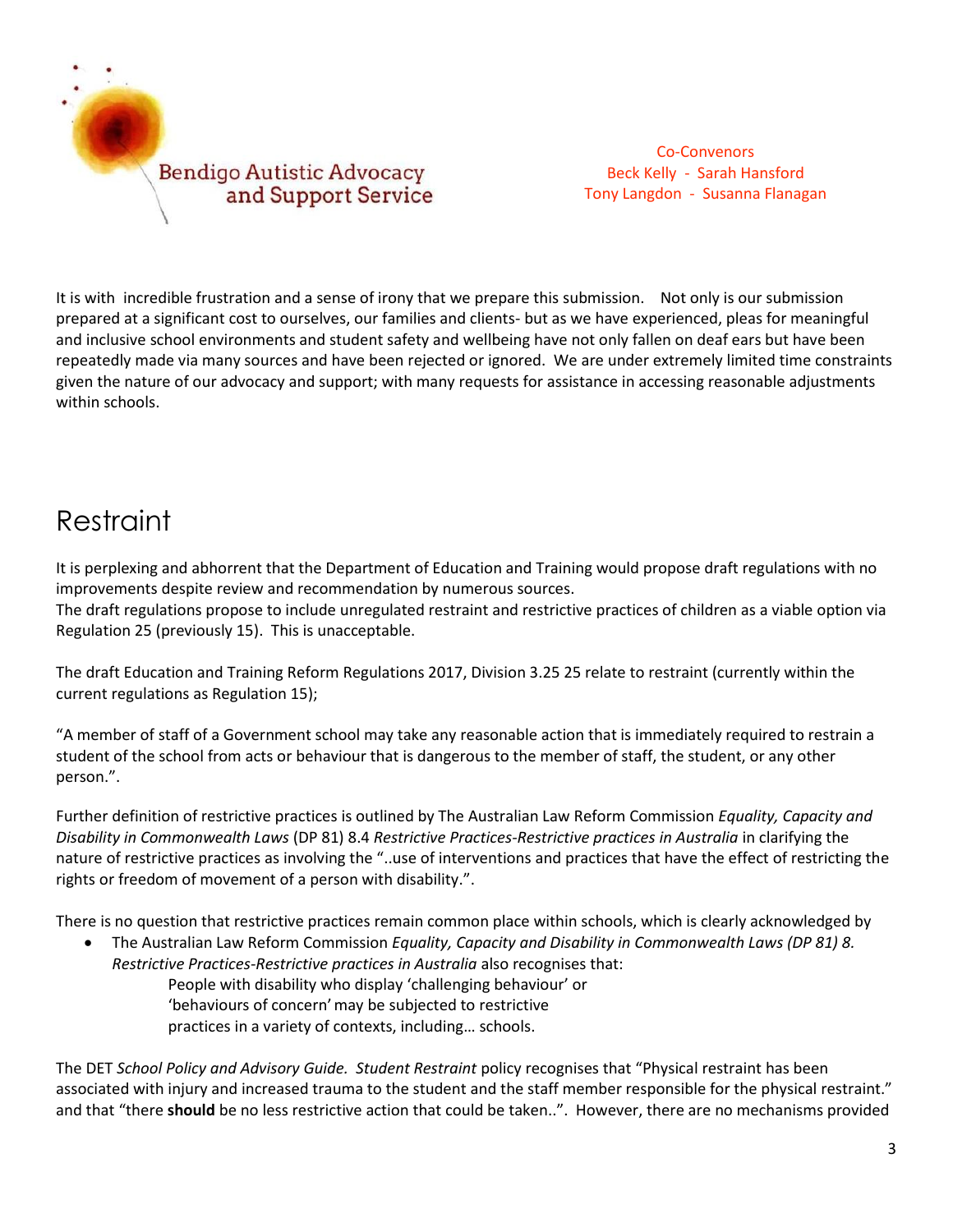

by which to ensure the protection of children's rights are adhered to and sub-standard, non-mandatory guidelines are inconsistently utilised, interpreted and are not monitored within the department. The lack of adequate and detailed legislation regarding restrictive practices within the educational setting gives rise to and enables justification and misuse of these practices and in any situation.

As you may read in the *Bendigo Autistic Advocacy and Support Service Presentation- Parliament Inquiry into Services for Autistic Persons* (2016), our experience has involved supporting and advocating with autistic children having been victim of restraint and seclusion. In these cases the DET is excused under Regulation 15 (proposed as Regulation 25 in the draft regulations 2017), given the likely purposely vague wording. This shocking ambiguity in such a critical and damaging context has and will continue to allow the use of prone restraint, martial arts pressure points, being secluded from peers by way of locked cage-like structures and in small unventilated rooms and numerous other ways, for exhibiting behaviours of concern. The direct result of these experiences is profound and long term trauma and ultimately costs the state significantly in lawsuits resulting from the abuse and/or long term therapy to manage the trauma.

The Victorian Equal Opportunity and Human Rights Commission (VEOHRC) *Held Back* (2012) report also describes restrictive interventions being used in schools, "..including the use of restraint and seclusion in locked rooms or other spaces, as a behaviour management tool." (2012).

Not only are the requirements per the draft regulations ambiguous, but lack accountability, transparency and regulation. The Victorian Auditor-General's report (2012) also acknowledges that "..policy and guidance material in some key areas, such as restraint, seclusion and parents paying for additional in-school support is either missing or inadequate.". This enables schools to use methods of punishment they do not have the training, skills or ethical right to use and violates the rights of children as according to the Victorian *Charter of Human Rights and Responsibilities Act 2006,* which specifically protects all persons to protection from "..torture cruel, inhuman or degrading treatment." (Section 10(a)(b)) and protection of families and children as (Section  $17(1)$ ) "..the fundamental group unit of society and are entitled to be protected by society and the State." and that "Every child has the right, without discrimination, to such protection as is in his or her best interests and is needed by him or her by reason of being a child." (2).

This is further evidenced by Villamanta Disability Rights Legal Service (et al 2017), in reporting that "The Department's approach to reducing and eliminating restraint and violence against students is not in line with the National Framework for Reducing or Eliminating the Use of Restrictive Practices in Disability Services. The wording of Regulation 15, proposed to be Regulation 25, is so broad that it can only benefit those subjecting others to restrictive practices, as it has been."

Julie Phillips, prominent Disability Advocate (2017) notes that despite many report recommendations, very little has changed within the education system. Current Regulation 15 of the Department of Education and Training Regulations (draft regulation 25) is "completely subjective" and has been used by the Legal Division and DET Regional Offices to "excuse any type of assault or false imprisonment of students with disabilities to date.", of which is documented.

The (VEOHRC) *Held Back* report (2012) found that discrimination remains rife within Victorian schools, citing the predominant issues being around inadequate funding, staff training and knowledge (in disabilities) and discriminatory attitudes. Whilst the education system has introduced numerous valuable resources and guidelines, these have been inconsistently applied and not monitored effectively by the DET.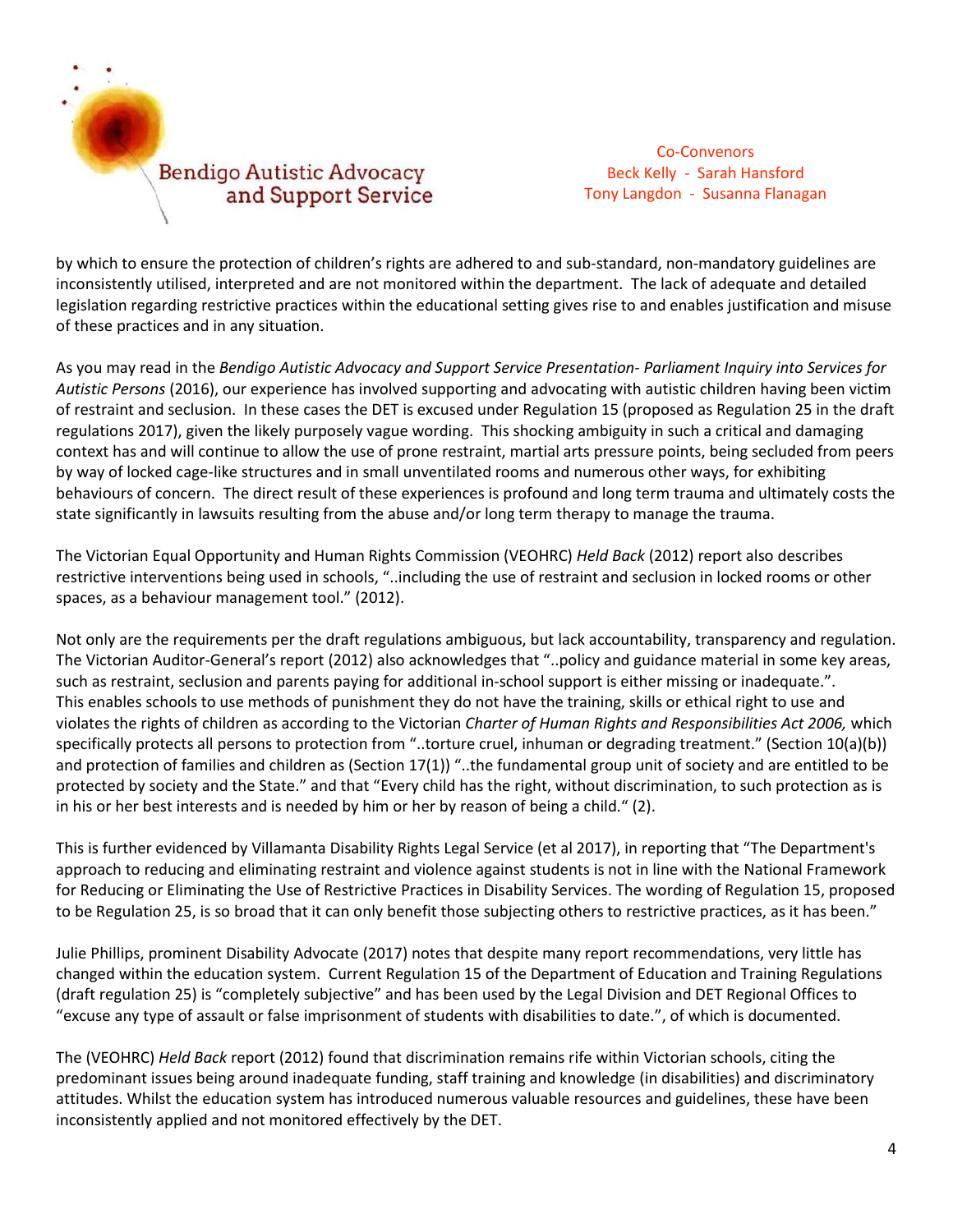

The *Held Back* report also highlights that in relation to restraint, there is no independent oversight of restrictive practices within educational settings, yet "Adults using disability services enjoy the independent oversight of the Office of the Senior Practitioner when restrictive interventions are contemplated or used, yet children in our schools do not.".

Schools are clearly providers for children with disabilities- and it is mandated that children attend schools or an alternative form of education. Yet in our experience, there is a clear bias against families seeking alternative schooling methods and the DET historically cannot provide inclusive environments for many children with disabilities, despite it being lawful as according to (but not limited to):

### *The Disability Act 2006*

Of which Section 4 (a)(b)(d) outlines the purpose of the Act as promoting:

- $\circ$  the rights and inclusion of people with disabilities,
- o inclusion
- o accountability
- *[Disability Discrimination Act 1992](https://www.legislation.gov.au/details/c2013c00022)*

Of which Part 1.3 (a)(i) serves to eliminate discrimination against persons on the ground of disability in the areas of education.

*[Disability Standards for Education 2005](https://www.education.gov.au/disability-standards-education-2005)* 

Of which Part 1.3 describes the objects of the standards to be

"to eliminate discrimination against persons on the ground of disability in the area of education and training (a); to ensure, persons with disabilities have the same rights to equality before the law in the area of education and training as the rest of the community (b)

*UN Convention on the Rights of the Child* 

**Article 3.1, 3.2 and particularly 3.3**: "States Parties shall ensure that the institutions, services and facilities responsible for the care or protection of children shall conform with the standards established by competent authorities, particularly in the areas of safety, health, in the number and suitability of their staff, as well as competent supervision."

**Article 4**: States Parties shall undertake all appropriate legislative, administrative, and other measures for the implementation of the rights recognized in the present Convention. With regard to economic, social and cultural rights, States Parties shall undertake such measures to the maximum extent of their available resources and, where needed, within the framework of international co-operation. **Article 23**: 1. States Parties recognize that a mentally or physically disabled child should enjoy a full and decent life, in conditions which ensure dignity, promote self-reliance and facilitate the child's active participation in the community.

**23.3**.Recognizing the special needs of a disabled child, assistance extended in accordance with paragraph 2 of the present article shall be provided free of charge, whenever possible, taking into account the financial resources of the parents or others caring for the child, and shall be designed to ensure that the disabled child has effective access to and receives education, training, health care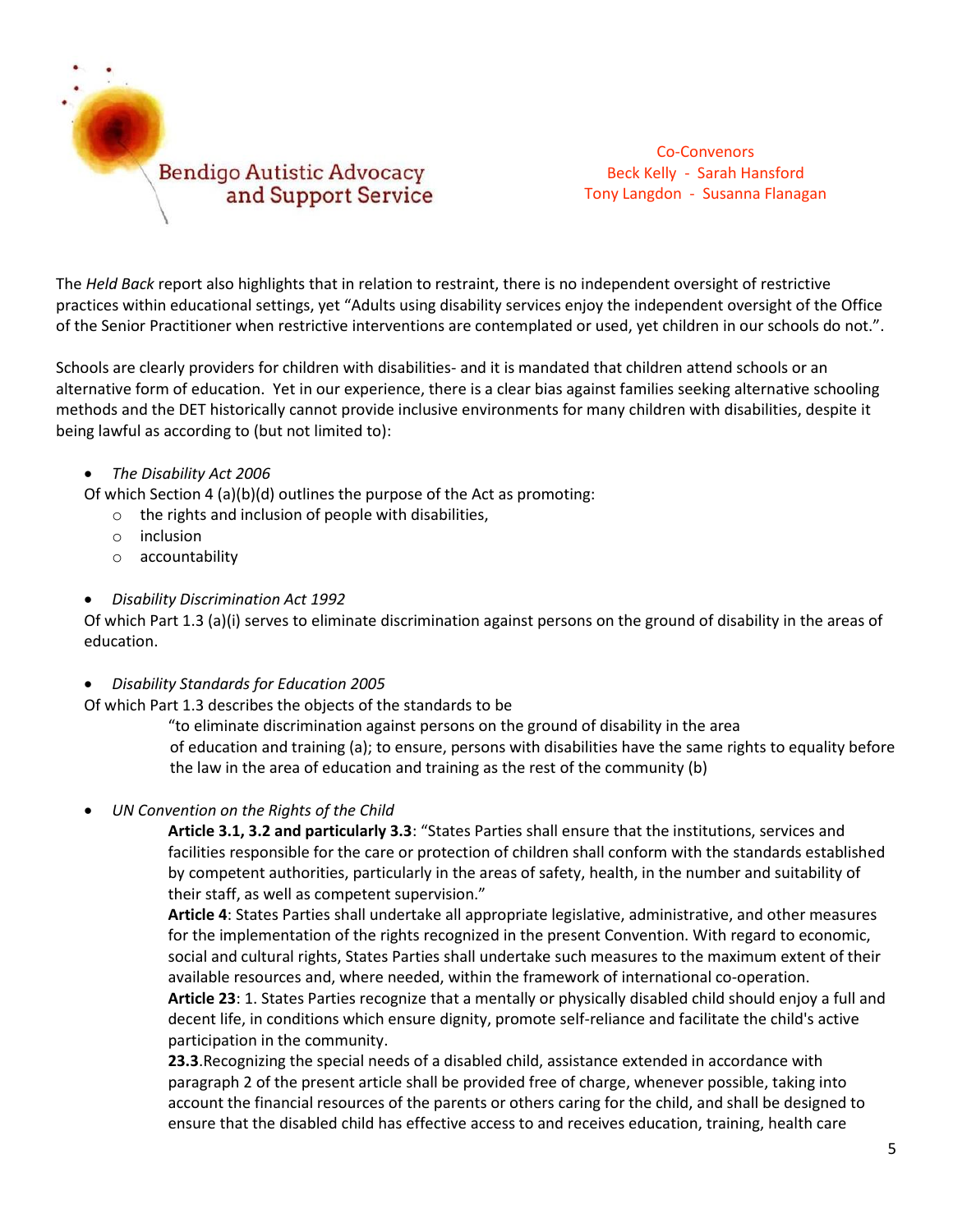### **Bendigo Autistic Advocacy** and Support Service

Co-Convenors Beck Kelly - Sarah Hansford Tony Langdon - Susanna Flanagan

services, rehabilitation services, preparation for employment and recreation opportunities in a manner conducive to the child's achieving the fullest possible social integration and individual development, including his or her cultural and spiritual development

**Article 27.1.** States Parties recognize the right of every child to a standard of living adequate for the child's physical, mental, spiritual, moral and social development.

**Article 29.1** States Parties agree that the education of the child shall be directed to:

**(a)**The development of the child's personality, talents and mental and physical abilities to their fullest potential;

**Article 37 (b)** No child shall be deprived of his or her liberty unlawfully or arbitrarily. **(c)** Every child deprived of liberty shall be treated with humanity and respect for the inherent dignity of the human person, and in a manner which takes into account the needs of persons of his or her age

*UN Charter of Human Rights*: Article 5 and 25

"prohibiting any person from being subjected to cruel, inhuman or degrading treatment or punishment." and having the right to a lifestyle adequate for health and wellbeing. (Article 25(1)).

 *Occupational Health & Safety Act 2004* Which provides guidelines pertaining to legislative duties of employers, employees, contractors etc and the 'state of knowledge' about restrictive practices Specifically **Part 3.1.20.1 (a)(b)** Part3.1.20.2 (a)(b) requiring analysis of risk and degree of harm **Part 3.2.21(2)(e)** requiring provision of relevant instruction, training and supervision in practices **Part 3.23(1)** regarding duties of employers to other persons in ensuring that persons other than employees of the employer are not exposed to risks to their health or safety arising from the conduct of the undertaking of the employer.

The Disability Discrimination Commissioner (1996) concurs in stating that "There are not sufficient numbers of ..aides.. available..to meet the need. Of those there are**, there is insufficient training and professional support** provided for them. **They need to be trained in the complexities and sensitivities of their task**."

Restraint and seclusion of children, by an adult within an educational setting should also be considered a criminal act and can very much be likened to assault as per the *Crimes Act 1958* definition provided in Section 31(2) Subsection (1).

The Senate Community Affairs Reference Committee national report on the '*Violence, abuse and neglect against people with disability..'* (2015) reviewed restrictive practices within schools across Australia and expressed that not only did the treatment of students with disabilities not meet community expectations and standards, but that parents were refused the right to involvement in the planning process or to refuse these practices in relation to their children. The report further explained that many systemic problems within the education system led to many inappropriate and restrictive practices in the absence of first considering best practice and a wide range of available supportive strategies of a less restrictive nature. As stated by Julie Phillips Review of Education Standards and Training Reform Act Regulations (2017), "the committee was highly disturbed at the evidence around restrictive practice" of which some "constituted a national shame in the committee's view." The Senate Community Affairs Reference Committee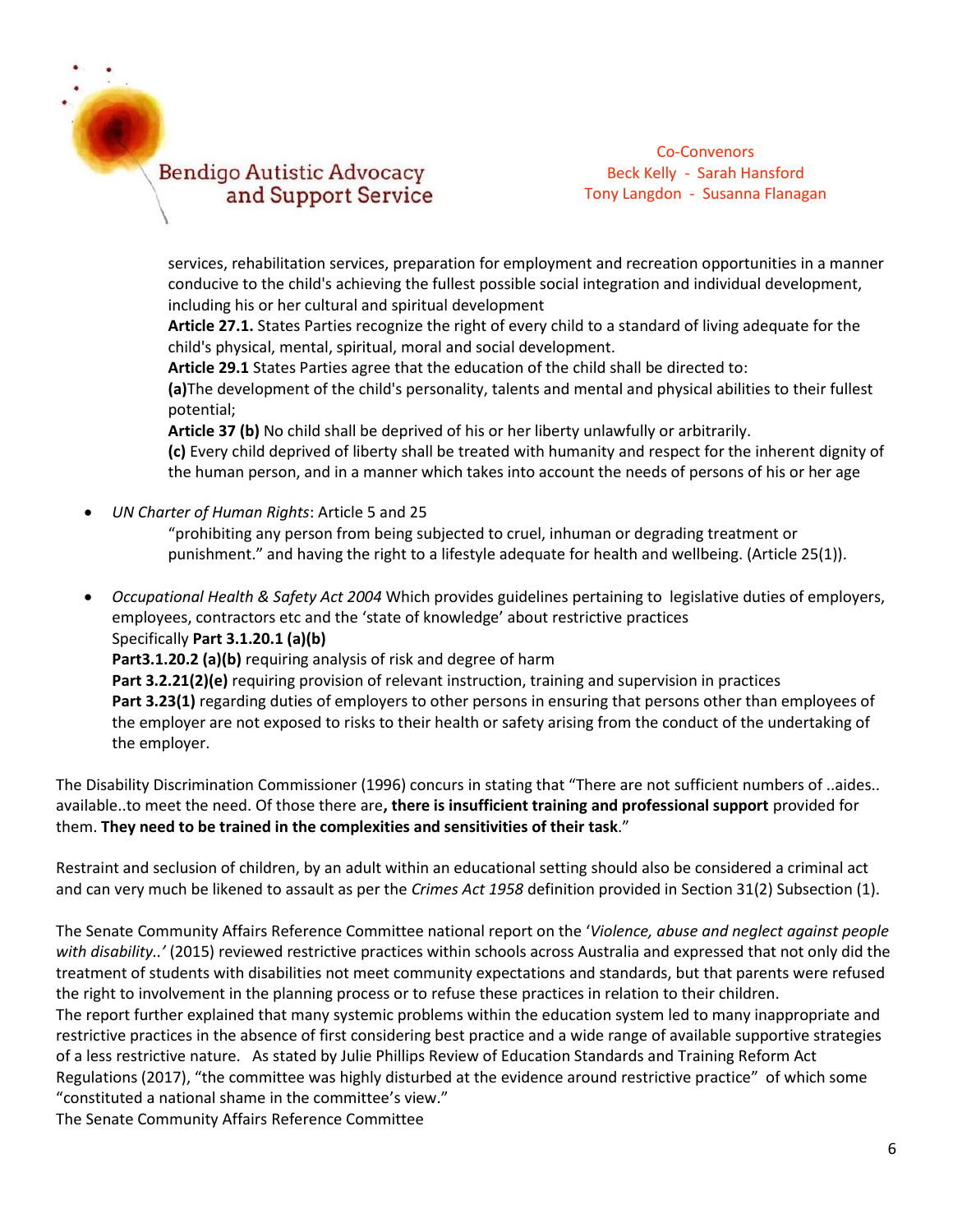### **Bendigo Autistic Advocacy** and Support Service

Co-Convenors Beck Kelly - Sarah Hansford Tony Langdon - Susanna Flanagan

Recommendation 19 10.59

"The committee believes that the use of restrictive practice against children must be eliminated as a national priority. The committee recommends the Australian Government work with state and territory governments to implement a zero-tolerance approach to restrictive practice in a schools context.."

Further to this, the *[Disability Services Act 2006](http://www.communities.qld.gov.au/disability/key-projects/disability-services-act-2006)* safeguards the rights of people with disabilities and includes a framework for disability service providers to improve the quality of life of people with disabilities- including ensuring the use of restrictive practices are highly regulated. The disability services framework involves comprehensive assessment, planning, application, approval and consent before utilising any form of restrictive practices. It could be argued that the DET is in part a service for people with disabilities (students), and should be subject to the same requirements as any other department or service working with people with disabilities. It is clear that irrespective of this, the department is clearly falling very short of duty or care.

*The Disability Act 2006* specifies that it is not permitted to restrain or seclude any person with a disability, except if the behaviour a person shows is dangerous to themselves or others, and restraining or secluding is the least restrictive option. Within this context, any restrictive practices require relevant authority to be used. *The Disability Act 2006* requires any disability provider working with a person with disabilities to not only S. [150\(2\)](http://www.austlii.edu.au/au/legis/vic/consol_act/da2006121/s150.html) (a) report to the Senior Practitioner of the use of other restrictive measures but also to S. [150\(2\)\(b\)](http://www.austlii.edu.au/au/legis/vic/consol_act/da2006121/s150.html) (c) "..develop guidelines and standards in relation to the use of other [restrictive interventions](http://www.austlii.edu.au/au/legis/vic/consol_act/da2006121/s3.html#restrictive_intervention)". *The Disability Act 2006* also makes specific mention of recommending that the service provider establish clear guidelines and standards, including clinical guidelines and standards and involve evaluation, auditing, written directions, regulation and undertaking research in relation to restrictive practice.

The role of Senior Practitioner was appointed under the *Disability Services Act 2011* and exists to advise about the provision of disability services, how services can be improved and is afforded the power to investigate any concerns with respect to the treatment of people with disabilities. The Office of the Senior Practitioner expressly identifies that the *Victorian Charter of Human Rights and Responsibilities Act 2007* requires that "…any limit of a human right must be demonstrated to be justified and may only be subject to limits under law; in other words, any limitation of a human right must be specifically authorised by law."; and as under *The Disability Act 2006* Section 58 (1) (e) and 58 (2), any restrictions on a person's liberty must be subject to the meticulous standards outlined in *The Disability Act 2006* and as outlined earlier. Villamanta Disability Rights Legal Service (et al 2017) supports this in stating that "Students with disabilities should have the same legal protections from any type of physical violence as other members of the community do.".

The EOHRC *Held Back* project points out that there is no independent oversight of restrictive practices within educational settings, yet "Adults using disability services enjoy the independent oversight of the Office of the Senior Practitioner when restrictive interventions are contemplated or used, yet children in our schools do not.". It is also of significant concern that teachers and aides receive inadequate training in disabilities and standards, let alone specialist training in restrictive practices.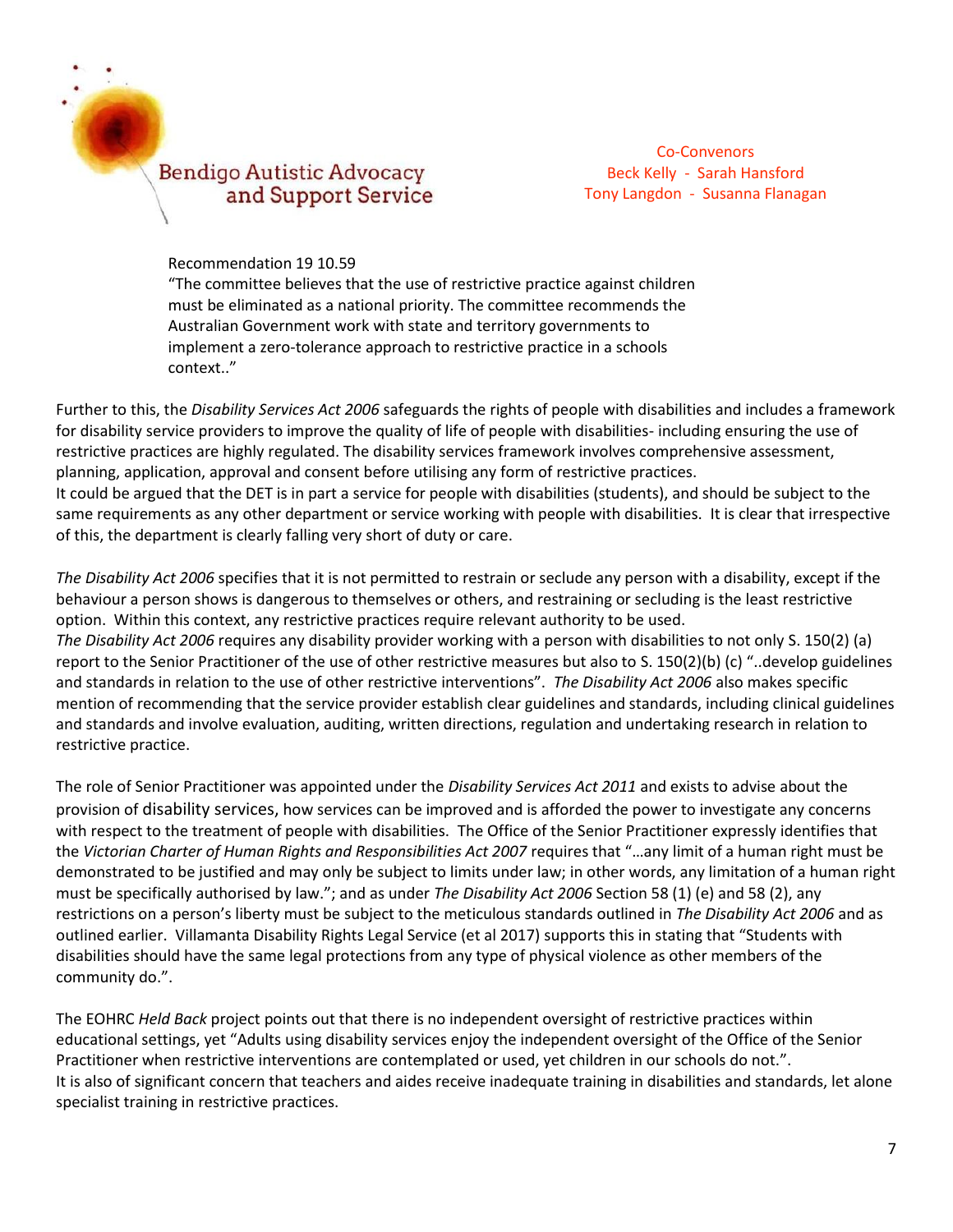

The Office of the Senior Practitioner expressly identifies that the *Victorian Charter of Human Rights and Responsibilities Act 2007* requires that "…any limit of a human right must be demonstrated to be justified and may only be subject to limits under law; in other words, any limitation of a human right must be specifically authorised by law."; and as under *The Disability Act 2006* Section 58 (1) (e) and 58 (2), any restrictions on a person's liberty must be subject to the meticulous standards outlined in *The Disability Act 2006* and as outlined earlier.

In addition, the Office of the Senior Practitioner (2010) *Practice Guide* details the requirements under *The Disability Act 2006*, Section 150 which refers to "other restrictive interventions". Other restrictive interventions are "..any restrictions on liberty other than restraint and seclusion.". And yet 'other restrictive measures' are some of the most commonly, openly utilized strategies within school classrooms. Not only is this not evidence-based or best practice but is deeply harmful for students subjected to these punitive measures that serve to erode self-esteem, humiliate, demotivate and violate human rights.

It is amongst recommendations by The Australian Law Reform Commission, *Review of Disability Standards for Education 2005* and the Victorian Auditor- General's audit report *Programs for Students with Special Learning Needs* that the use of restrictive practices in Victorian schools should be regulated via establishing an independent national preventative mechanism and amendments to the *Education and Training Reform Act 2006* and *Disability Act 2006* to transfer the regulation of restrictive practices within schools to the jurisdiction of the Office of the Senior Practitioner. As an immediate interim measure, the Commissioner recommended that the DET student restraint policy be amended to expressly state that "The use of seclusion in government schools is prohibited.".

We also note the need for significant intervention within the DET and in relation to restrictive practices is acknowledged by Victoria Labor in the media release *Labor's special needs plan for Victorian schools* (2014) stating the need for "..more training for teachers.." and pledged "..as a condition of teacher registration with the Victorian Institute of Teaching, Labor will require all teachers to have completed a special needs component as part of their tertiary studies.". More importantly, Labor acknowledges and pledges that "..**the Senior Practitioner (Disability) will oversee the use of restraint and seclusion**.".

It is also concerning to note that as identified by Villamanta Disability Rights Legal Service (2017), Regulation 25 (currently 15) is proposed to be retained in an environment where schools continue to be grossly underfunded, understaffed and significantly undertrained and clearly unable to provide consistent nondiscriminatory services to students with disabilities.

Despite the rigorous controlled and regulated systems in place within any other sector of society- our most vulnerable members of our community- children with disabilities- are left unprotected. There is clearly overwhelming evidence supporting the removal of restrictive practices and detailing the harmful effects of same, and yet the DET submits to retain the use of restraint and restrictive practices without accountability or ramification. The DET's lack of prioritisation of child safety and wellbeing and quality outcomes is clear by the ongoing ambiguity and adequacy in guidelines and regulations.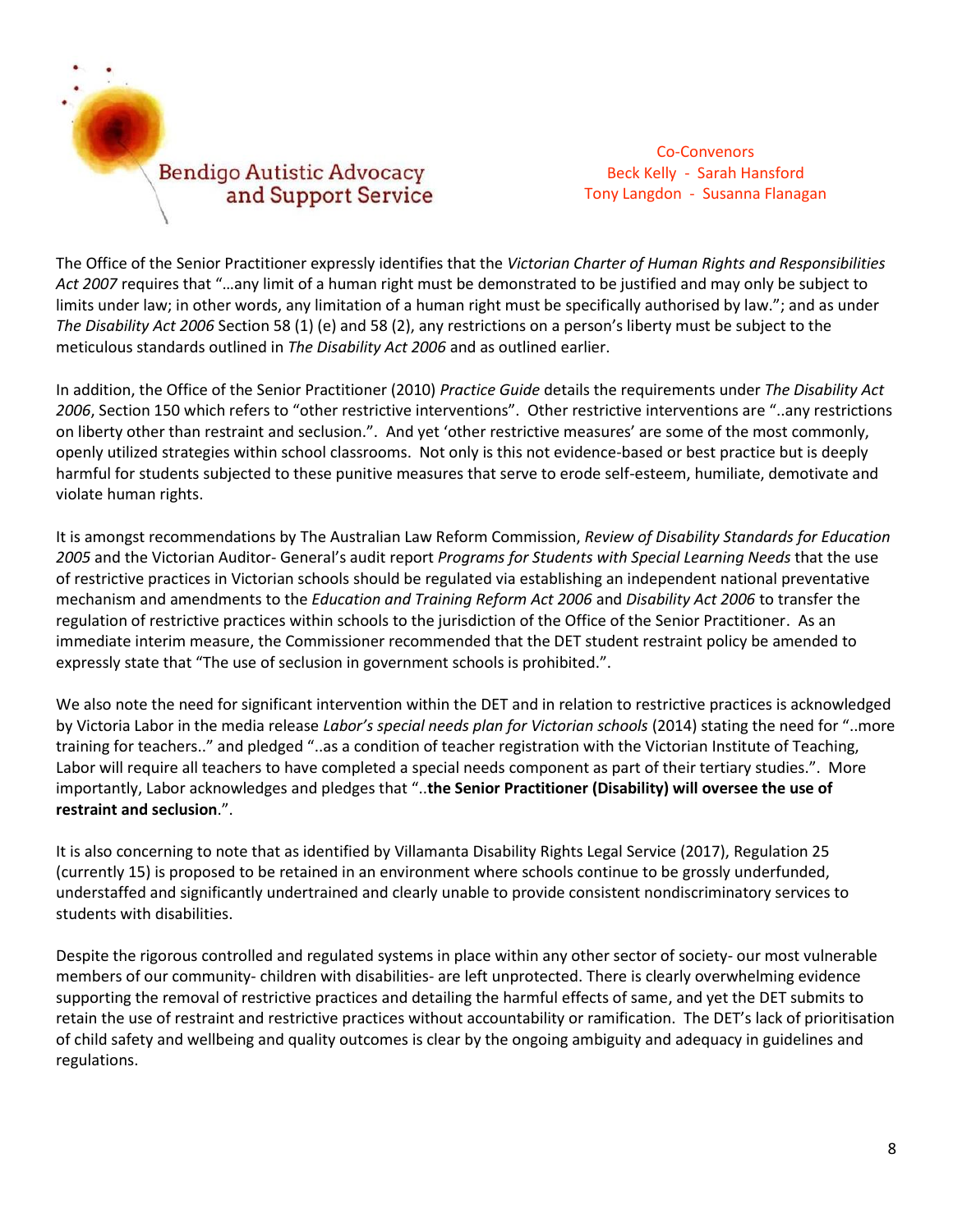

Restrictive practices are in direct contravention to the above legislation and therefore should be completely abandoned.

## Home schooling

Some of the most concerning aspects of the draft regulations pertains to *Part 6- Home Schooling, Division 1 – Application for registration for home schooling* in which 72 (2) requires that a student to be home schooled must **apply** to the Authority to register a student for homeschooling with the main causes for concern being:

72 (1) A parent of a child may **apply** to the Authority to register a child as a student for home schooling.

(2)(a) that registration required to be submitted by  $30<sup>th</sup>$  November the year before the student is to commence home schooling and

(2)(b) **the child must remain enrolled at and must attend the school until receipt of approval** from the Authority

74 (2)(d) **that response from the Authority will be given within 28 days.**

It is incomprehensible as to why the DET would propose further restrictions on homeschooling children and families, given the DET's demonstrated inability to provide for the needs of many students. These restrictions effectively expect home schooling families to provide more than schools themselves are expected to provide. In fact, schools are not required to submit full learning plans for the following year and often refuse to provide further information regarding their child's learning.

Despite numerous reports recommending the implementation of 'Individual Learning Plans' for students with disabilities, the DET has no mandatory template or guidelines and indeed often fails to develop them.

We spend a lot of time and resource advocating for reasonable adjustments for our clients- autistic children often with co-occurring considerations and disabilities- as is legally required for schools to provide. Even when we negotiate and provide resources for reasonable adjustments, we are often required to return and or escalate complaints when these reasonable adjustments and plans are not adhered to. Despite numerous legislation requiring that schools provide all reasonable costs associated with curriculum and adjustments, it is our experience that many parents and advocates are in fact providing them.

Amongst the barriers we have experienced in advocating with children and families accessing education, attitudinal barriers and willful ignorance is arguably the dominant obstacle preventing these children from accessing what is a basic human right- education on the same basis as their peers.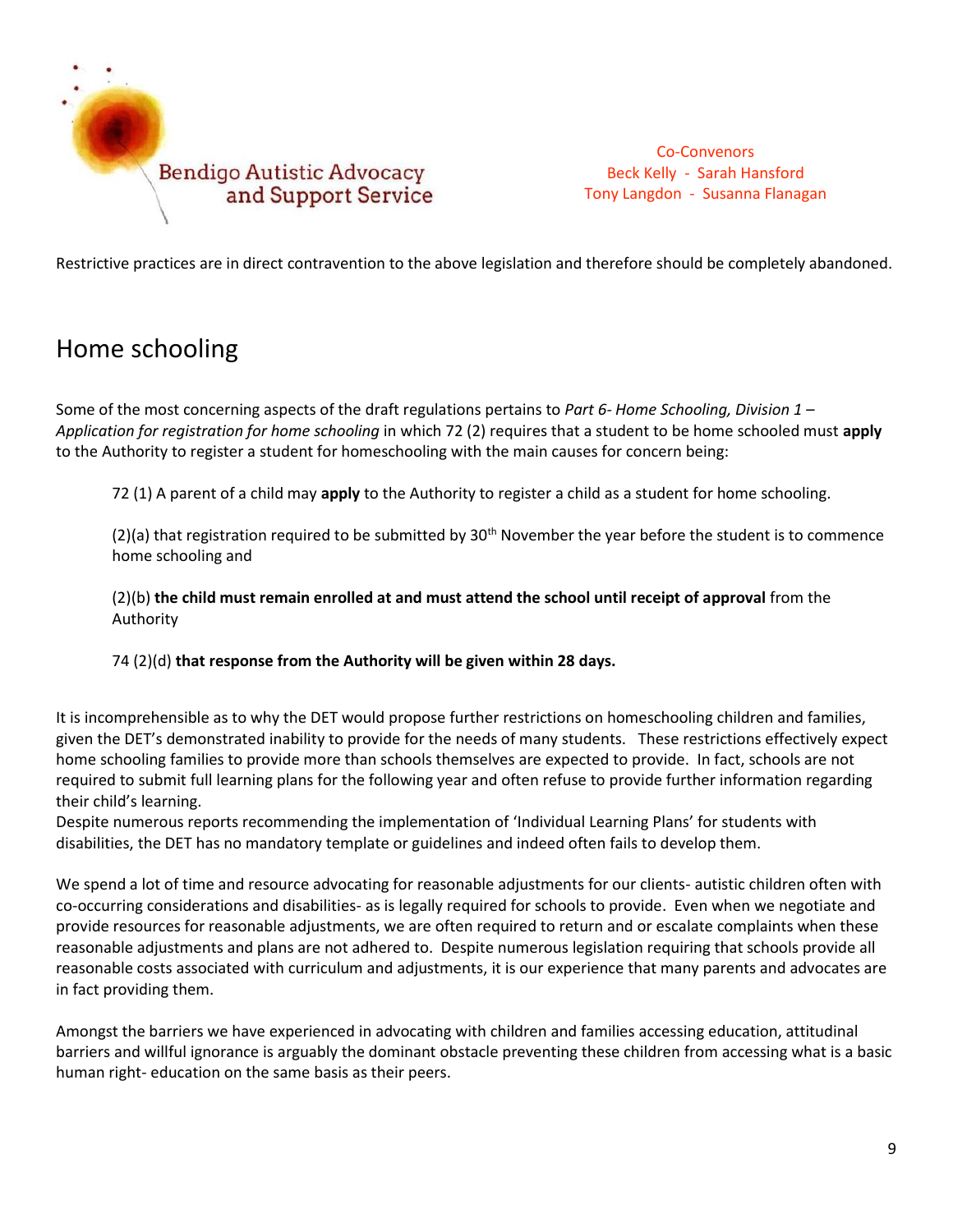

It is our experience that many students are registered to homeschool after a long arduous and traumatic experience of fighting for reasonable adjustments within the school.

In our experience and as extensively documented within reports from (but not limited to) DHHS, VEOHRC and Victorian Auditor-General; children are often removed from school as a matter of urgency relating to profound distress and mental health deterioration at times characterized by reduced ability to function, self -harm and suicidality. These experiences are often secondary to trauma relating to bullying, discrimination (often by schools/staff/principals), and abuse.

It is baffling as to why the RIS would acknowledge that home schooling parents choose this method of education for their children out of the child's best interests and that home schooling is associated with the same and even better outcomes than their schooled peers and yet seeks to restrict and impose undue hardship on those very families. The RIS contains much conflict between reality and the criteria proposed within the regulations. Further to this, it would be more appropriate to involve specialised staff to develop regulations on a specialised area. The regulations are problematic in the severe lack of understanding and knowledge on this form of education and the bias is very concerning. As the Home Education Network (2017) submits, "The staff at DET appear to have a poor understanding of Home Education or a very specific agenda on it. They attempt to cover their lack of knowledge and or agenda by reference to a very small sample of academic papers on the subject matter. They then dismiss these papers because they actually are supportive of home schooling in a way that does not suit the DET-VRQA.".

To propose burdensome and detrimental restrictions upon home schooling children and families without an identified problem- as indeed one does not exist- is ludicrous. This is even more so for children and families effectively forced out of the education system secondary to abuse, unmanaged suffering and lack of inclusion.

The RIS is baseless in that it lacks a 'problem'. The fact is that home schooling is an effective, often superior mode of education than is available within schools, for many children. The fact is also that the regulations and requirements pertaining to the homeschool process are efficient and sufficient. The process for registration is in compliance with the *Education and Training Reform Act 2006* and provides for the commitment to and delivery of the curriculum as defined within the process. Home schooling families not only commit to educating their children, but by the very nature of homeschooling; can facilitate individualised and meaningful learning opportunities and outcomes.

### As explained by the Home Education Netowrk (2017):

There is a wealth of research from all over the world, where home schooling occurs, that home schooled children perform just as well, if not better than their institutionally educated peers. In fact, there are many areas of concern in educational institutions such as bullying and or abuse, inability to cater to individual learning needs whether or not it is due to the vast array of special needs found in the modern classroom, lack of resources, over crowding in classrooms resulting in poor student-teacher ratios which further exacerbates many of these other issues not to mention the inherent inertia of the institutional education system in dealing with the need to make changes in overall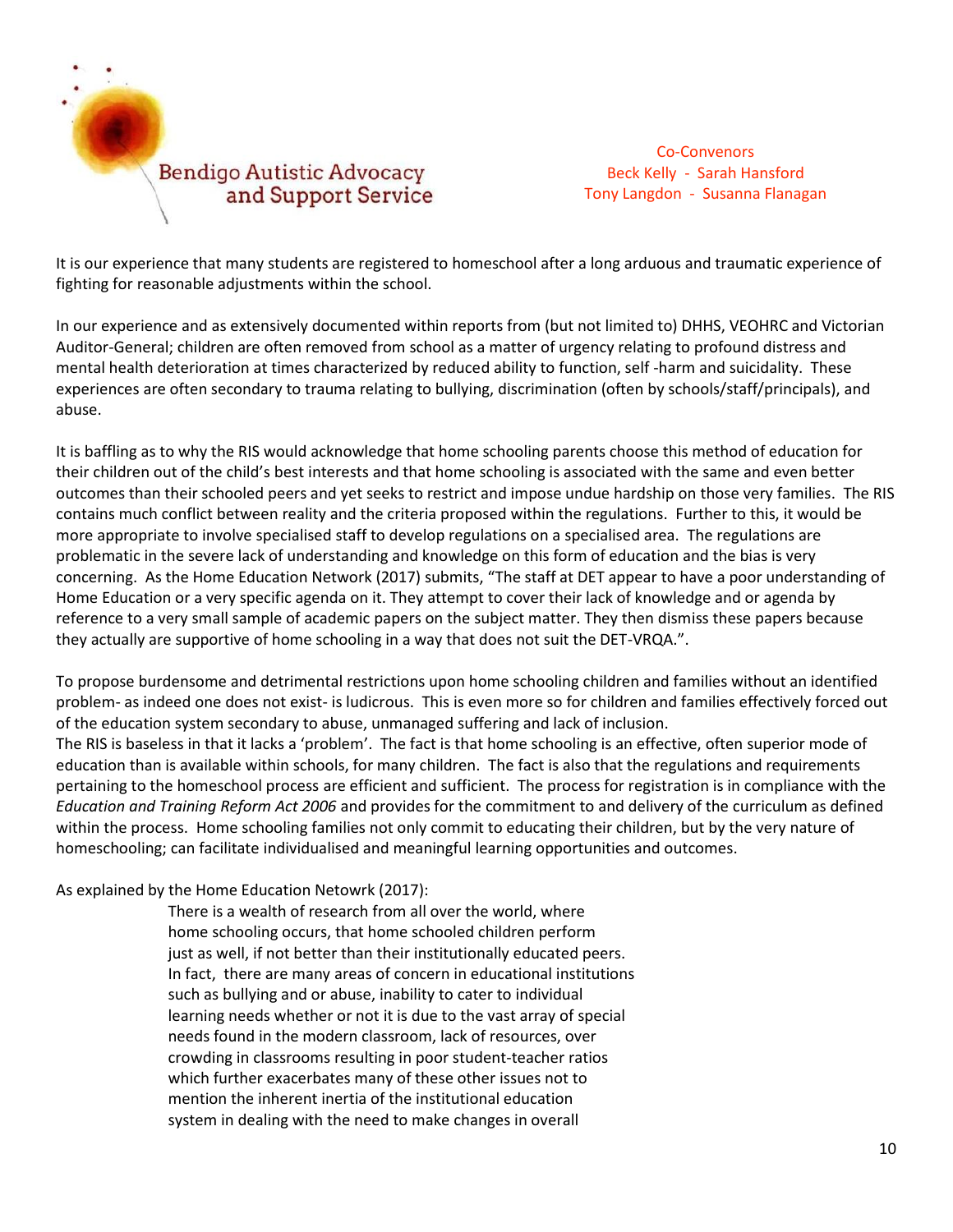

curriculum."

The ambiguity of these regulations imply scope for the VRQA to not only refuse applications but to enforce extensive waiting periods during which time a profoundly suffering child must remain enrolled in and attend the very environment causing them harm-school. This in itself is unlawful and not within the scope of the DET as according to The *Education and Training Reform Act 2006* which protects child and parent fundamental human rights in choosing the appropriate education for their child. The *Education and Training Reform Act 2006* states:

**1.2.1(b)** all Victorians, irrespective of the education and training institution they attend, where they live or their social or economic status, should have access to a high quality education that—

**(i)** realises their learning potential and maximises their education and training achievement;

**(ii)** promotes enthusiasm for lifelong learning;

**(d)** parents have the right to choose an appropriate education for their child;

The *Review of Disability Standards for Education 2005* (Department of Education, Employment and Workplace Relations (DEEWR) in collaboration with the Attorney-General's Department (AGD): 2012) found that many students experience ongoing bullying, discrimination and violation of human rights within schools. The Review reported that many submissions indicated that "..ongoing discrimination and a lack of awareness across all areas on education continues to be an extremely significant area of concern for students with disability and their families.".

To deny parents the right to homeschool and in the timeframe deigned appropriate by parents, is to violate numerous international and local human rights and legislation. In addition to this, to place the authority to make this decision solely into the hands of any other person- particularly within schools- is highly negligent and inappropriate. This will serve to further vilify and traumatise students and their families.

It is a fundamental right of parents to choose education appropriate to individual needs as according to the *Education Training and Reform Act 2006,* the *UN Charter of Human Rights* Article 26 (3) which states that that "**Parents have a prior right to choose the kind of education that shall be given to their children**.", and the Victorian *Charter of Human Rights and Responsibilities Act 2006* Section 10(a)(b), Section 17(1)(2) in declaring children's rights to be protected by the State from degrading punishment and discrimination.

That many children are at risk of harm and poor education within schools is undeniably clear; as reported by the Equal Opportunity and Human Rights Commission's (EOHRC) research project *Held Back. The experiences of students with disabilities in Victorian schools* (2012). The project was undertaken in response to concerns expressed by parents, advocates and community members that "..for students with disabilities accessing a good education and achieving good learning outcomes was a lottery rather than a certainty.". The EOHRC reports that:

> Parents and teachers told us of the commitment they bring to ensuring students gain access to the best possible educational opportunities. But they also told us of the attitudes that held children back. These include, inflexible policies which they feel deny students the opportunity to achieve, persistent experiences of bullying, the difference a committed school principal can make, and the lack of appropriate training for teachers,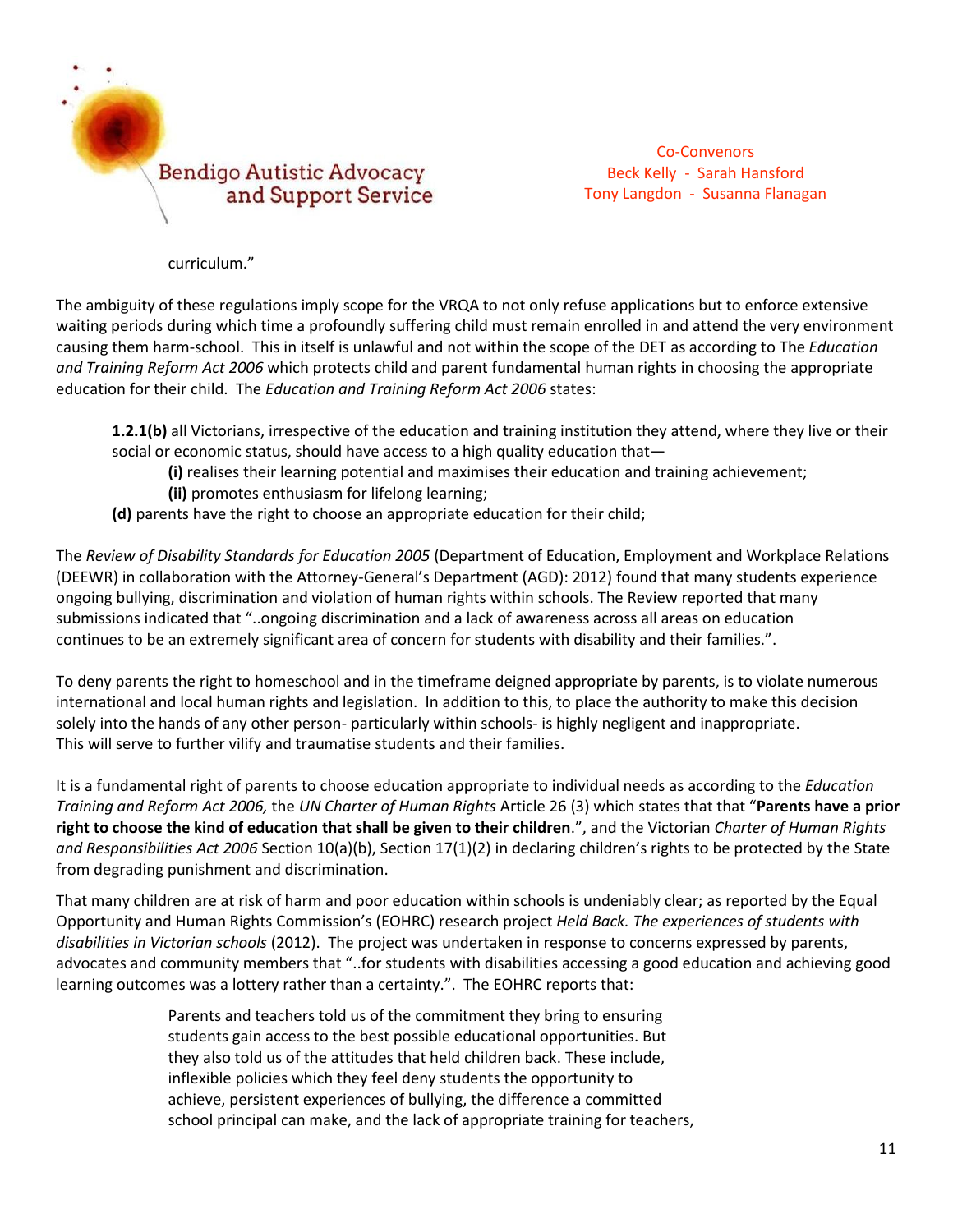

both at university and after qualifying, to make sure they could provide the best possible support to students.

Villamanta Disability Rights Legal Service (et al 2017) also recognises that failure of schools for many disabled students in advised that numerous advocacy orgasnisations receive a high number of complaints and requests for assistance relating to the DET. For example, Communication Rights Australia finds that 65% of complaints received relate to access to education. Of complaints received annually by the Disability Discrimination Legal Service; "..the Department of Education and Training is the single most common Respondent.".

The EOHRC (2012) also reports that the Commission receives a significant number of complaints about disability discrimination in education and that "..several parents, advocacy groups and members of the Commission's Disability Reference Group approached the Commission to raise concerns about the experiences of students with disabilities in schools. This included concerns about students **being pushed into part-time attendance or homeschooling**;.."

The *Review of Disability Standards for Education 2005* (Department of Education, Employment and Workplace Relations (DEEWR) in collaboration with the Attorney-General's Department (AGD): 2012) found that:

> In spite of the intent of the Standards, some reported that ongoing discrimination and a lack of awareness across all areas on education continues to be an extremely significant area of concern for students with disability and their families. Many families reported that, through their education experiences, their children are subjected to: limited opportunities; low expectations; exclusion; bullying; discrimination; assault and violation of human rights.

Subjecting students to unnecessary waiting periods and preventing immediate removal from school with the view to home school is unlawful as according to the *Disability Standards for Education 2005* which upholds the rights of students with disabilities to learn "..in an environment free from discrimination caused by harassment or victimisation on the basis of their disability." (Part 8.2) and the *Disability Discrimination Act 1992* Sect. 22 that stipulates students with disabilities are entitled to an education on the same basis as their peers. The Disability Discrimination Act 1992 Sect. 22(1) states that it is "..unlawful for an educational authority to discriminate against a person on the ground of a person's disability:

(a) "by refusing to accept the person's application for admission as a student; or"

of which home school registration is, and-

(b) "in the terms or conditions on which it is prepared to admit the person as a student." of which refusal or arbitrary restrictions governing home schooling clearly deny.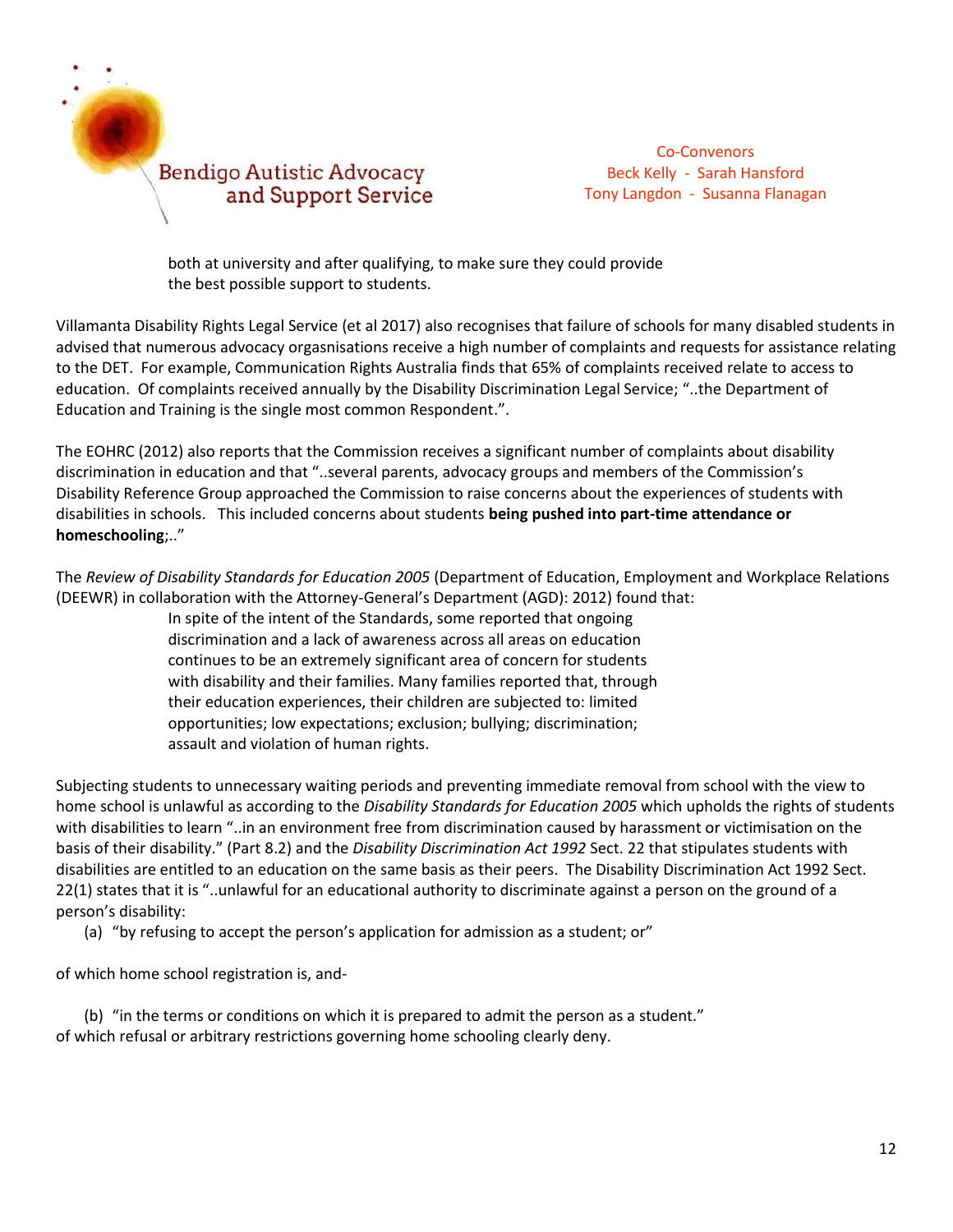

It is abundantly clear that in many situations, the school system is broken and failing students. It is well documented and established that many students suffer profoundly within the school system, and that to restrict home schooling and require an application process is to be unlawful and detrimental to children and their families.

Villamanta Disability Rights Legal Service (et al 2017) further adds that "It is ironic that some of the proposed requirements, such as individual education planning, involve the very same areas that statutory authorities have found need urgent attention from the Department itself."

Julie Phillips (2017) asserts that due to the current state of the education system and experiences of students with disabilities, "the Victorian school system presents educational, physical and psychological risk to students with disabilities."

The RIS clearly acknowledges that "**Parents have the right to choose an appropriate education for their child**." (p7), which is a right enforced by the

- *Education Regulations and Training Act 2006*
- The *UN Charter of Human Rights* Article 26. defines the rights to education, specifically: (1) Everyone has the right to education.

(2) **Education shall be directed to the full development of the human personality and to the strengthening of respect for human rights and fundamental freedoms**.

**(3) Parents have a prior right to choose the kind of education that shall be given to their children.** and yet seeks to restrict parental and child rights in this regard.

The currently proposed draft regulations *Part 6- Division 1,* subdivision 72 and 74 is in also in opposition to the United Nations Educational, Scientific and Cultural Organization (UNESCO) *[Convention against Discrimination in Education,](http://www.unesco.org/education/pdf/DISCRI_E.PDF)*  Article 1 (a) and (d) which forbid actions limiting access and "**depriving any person…access to education of any type or** level prohibits "**inflicting on any person..conditions which are incompatible with the dignity of man**." The draft regulations Part 6, Division 1, Subdivision 72 and 74 clearly breach these.

The UNESCO *Convention against Discrimination in Education* articulates the absolute and essential right of parents in determining the right format and environment for their child/ren's education in Article 5 (b) which states:

> "**It is essential to respect the liberty of parents** and, where applicable, of legal guardians, **firstly to choose for their children institutions other than those maintained by the public authorities** but conforming to such minimum educational standards as may be laid down or approved by the competent authorities and, secondly, to ensure in a manner consistent with the procedures followed in the State for the application of its legislation, **the religious and moral education of the children in conformity with their own convictions;.."**

The RIS in itself is invalid and does not comply with the requirements as set out by the Commissioner for Better Regulations guide *Victorian Guide to Regulation: A handbook for policy- makers in Victoria* (2016) in the lack of a defined 'problem', inadequate consultation and lack of relevant or quality evidence and data.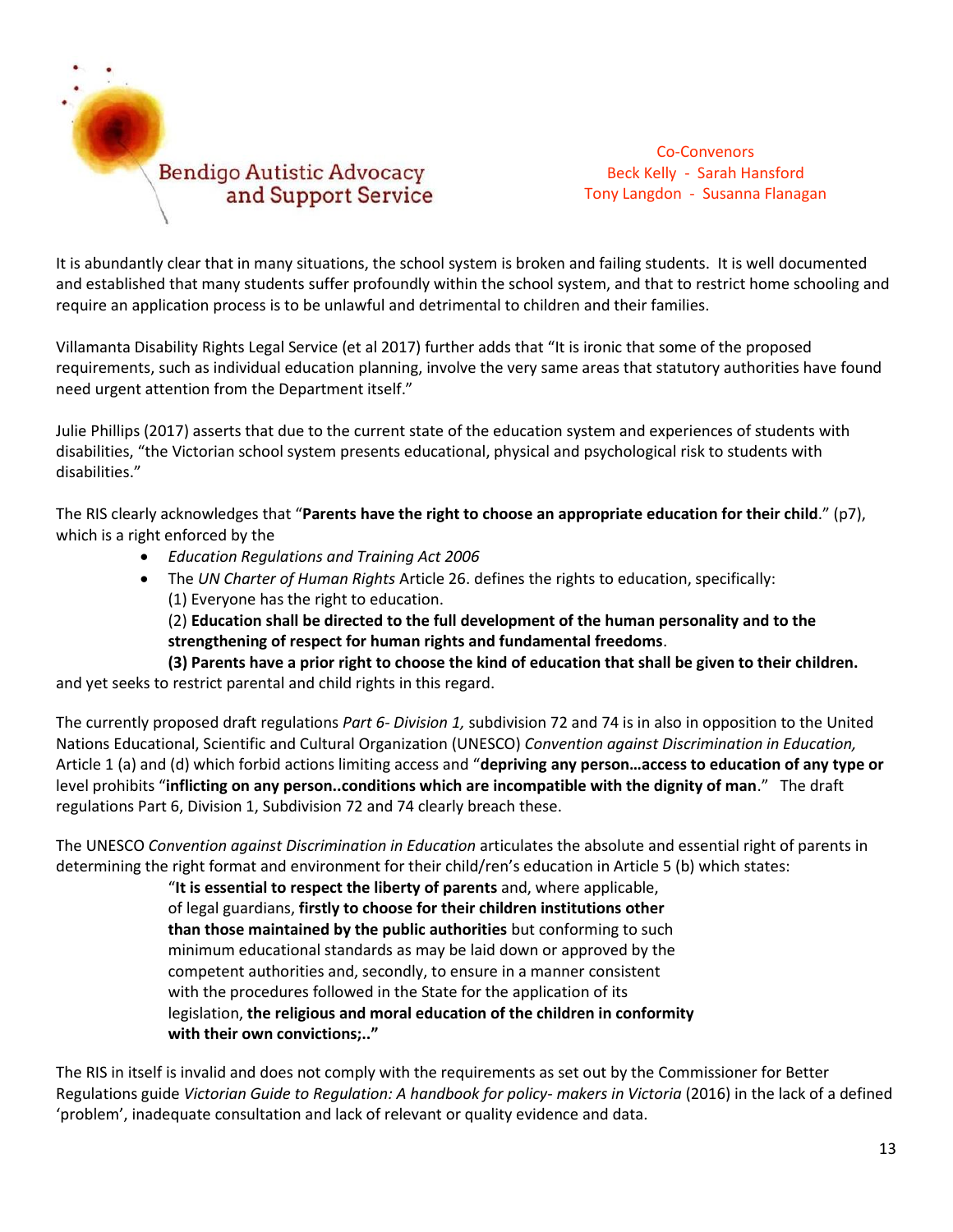

The proposed process outlined in the draft regulations is ambiguous and open to interpretation, allowing the VRQA inappropriate and unethical power and scope to further restrict homeschooling. This is of particular concern given the experiences of many children before registering for home schooling but also in that the DET and VRQA have demonstrated a clear bias against alternative education methodologies..

Further to this, the draft regulations, by DET's own admission- reduces scope of learning styles and delivery therein contravening student and family rights under the *Education Training and Reform Act 2006*, in which affords students the right to homeschool and education based on individual needs.

In relation to home schooling, the draft regulations and RIS are unacceptable and inappropriate in that they (this is not an exhaustive list):

| <b>Identified problem</b>                                                                                          | Impact                                                                                                                                                                                                                                                                                                                                                        | <b>Which Violates:</b>                                                                                                                                                                                                                                                                                                                                                                                                                                                                                                                                                                                                                       |
|--------------------------------------------------------------------------------------------------------------------|---------------------------------------------------------------------------------------------------------------------------------------------------------------------------------------------------------------------------------------------------------------------------------------------------------------------------------------------------------------|----------------------------------------------------------------------------------------------------------------------------------------------------------------------------------------------------------------------------------------------------------------------------------------------------------------------------------------------------------------------------------------------------------------------------------------------------------------------------------------------------------------------------------------------------------------------------------------------------------------------------------------------|
| Lack a defined "problem"<br>Lack of data                                                                           | *Inaccurate, baseless proposal                                                                                                                                                                                                                                                                                                                                | *Victorian Guide to Regulation: A handbook for policy- makers in<br>Victoria, Commissioner for Better Regulation 2016                                                                                                                                                                                                                                                                                                                                                                                                                                                                                                                        |
| Lack of evidence                                                                                                   |                                                                                                                                                                                                                                                                                                                                                               |                                                                                                                                                                                                                                                                                                                                                                                                                                                                                                                                                                                                                                              |
| Lack of relevant consultation                                                                                      | *Biased, unrealistic, misguided<br>information as basis                                                                                                                                                                                                                                                                                                       | *Victorian Guide to Regulation: A handbook for policy- makers in<br>Victoria, Commissioner for Better Regulation 2016                                                                                                                                                                                                                                                                                                                                                                                                                                                                                                                        |
|                                                                                                                    | Lack of data                                                                                                                                                                                                                                                                                                                                                  |                                                                                                                                                                                                                                                                                                                                                                                                                                                                                                                                                                                                                                              |
| Proposed increased arbitrary<br>restrictions such as learning<br>plans, registration 'approval'<br>waiting periods | *Erosion of individual and<br>family rights<br>*Unreasonable expectations<br>and stress on families,<br>monopolizing resources better<br>utilized for home schooling-<br>such as finances, time,<br>wellbeing<br>*Placing further pressure and<br>harm on suffering children and<br>their families<br>*Overreach the scope of<br>reasonable power of the VRQA | *Victorian Guide to Regulation: A handbook for policy- makers in<br>Victoria, Commissioner for Better Regulation 2016<br>*Victorian Charter or Human Rights<br>*Disability Discrimination Act<br>*Human Rights Act 2004<br>Equal Opportunity Act 2010<br>*International Standards-Universal Declaration of Human Rights<br>United Nations Human Rights, Office of the High Commissioner<br>n.d.<br>*Child Safe Standards Department of Health and Human Services<br>*Charter of Human Rights United Nations Article 5, Article 25(1)<br>*International Standards-Universal Declaration of Human<br><b>Rights</b> United Nations Human Rights |
| Ambiguity of regulations                                                                                           | *Overreach the scope of<br>reasonable power of the VRQA<br>and DET<br>*Gives DET and VRQA scope to<br>impose further harmful<br>restrictions with undefined<br>unreasonable timelines<br>Enables VRQA unreasonable<br>scope to enforce<br>Enables VRQA to refuse<br>registration<br>Enables VRQA to intrude on                                                | *Education Training and Reform Act 2006<br>*DET guidelines<br>*Subordinate Legislation Act 1994<br>*Charter of Human Rights United Nations                                                                                                                                                                                                                                                                                                                                                                                                                                                                                                   |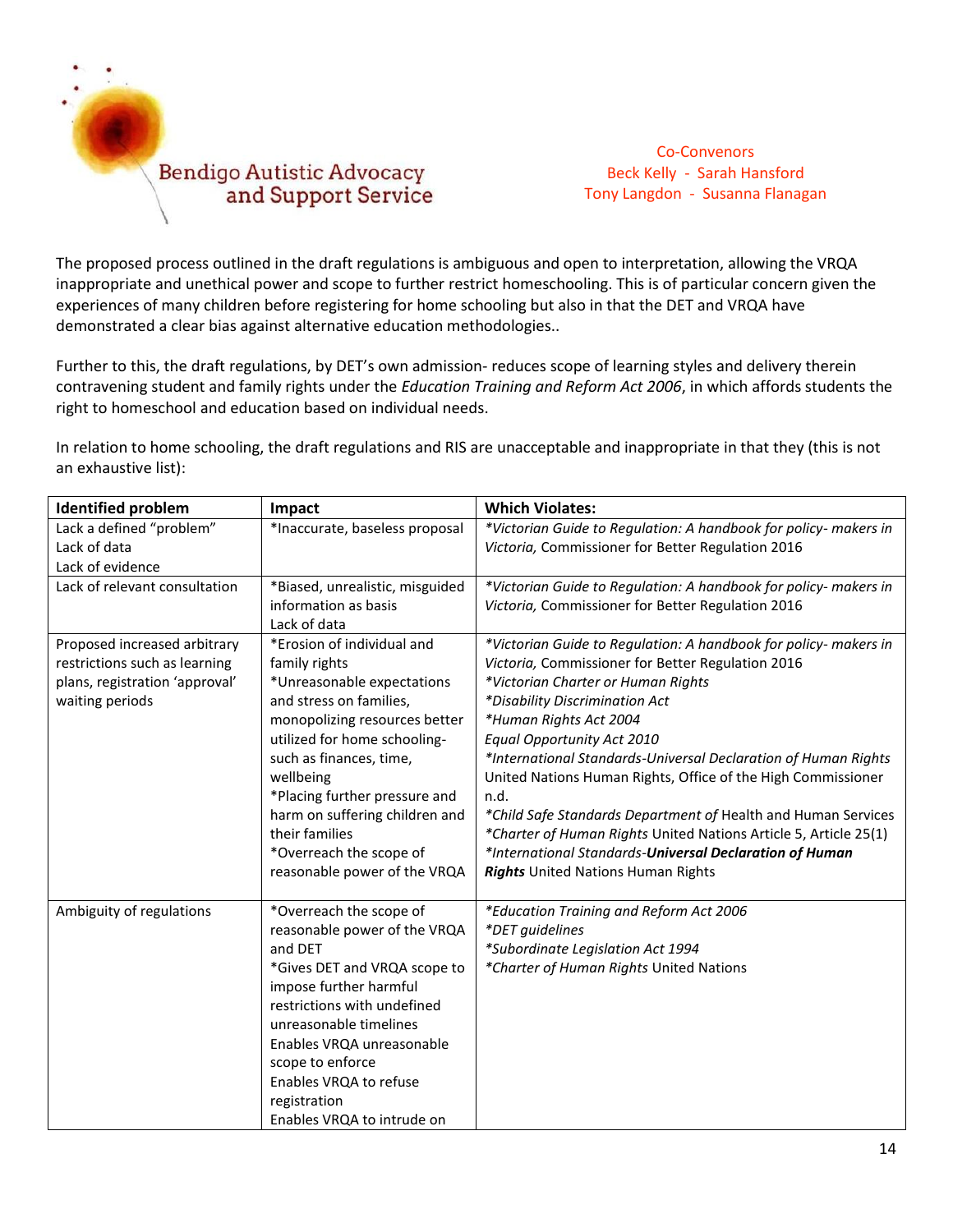

|                            | rights of privacy             |                                                      |
|----------------------------|-------------------------------|------------------------------------------------------|
| RIS Option 3-Proposed home | *Violates human rights        | *Education Training and Reform Act 2006              |
| visits                     | protected by law              | *UN Convention on the Rights of the Child Article 16 |
|                            | *Violates human right to      |                                                      |
|                            | privacy                       |                                                      |
|                            | *Intrusive                    |                                                      |
|                            | *Discriminatory against       |                                                      |
|                            | students with different needs |                                                      |

## Recommendations

It is our recommendation that:

- **1.** That the safety and wellbeing of children be considered first and foremost with no agendas. And to this end:
- **2.** Regulation 25 (currently15) be removed completely and the DET work collaboratively with relevant stakeholders to implement reasonable practices and regulations
- **3.** That there be no change to homeschooling regulations, particularly whilst many homeschooling families do so as a result of DET negligence and children consequently suffering profoundly
	- **a.** That there be more supportive mechanisms provided to enhance the experience of home schooling children and families as supportive measures as opposed to restrictive, controlling measures.
	- **b.** That there be extensive, relevant stakeholder involvement in the development of home schooling regulations, as is befitting a specialised area of education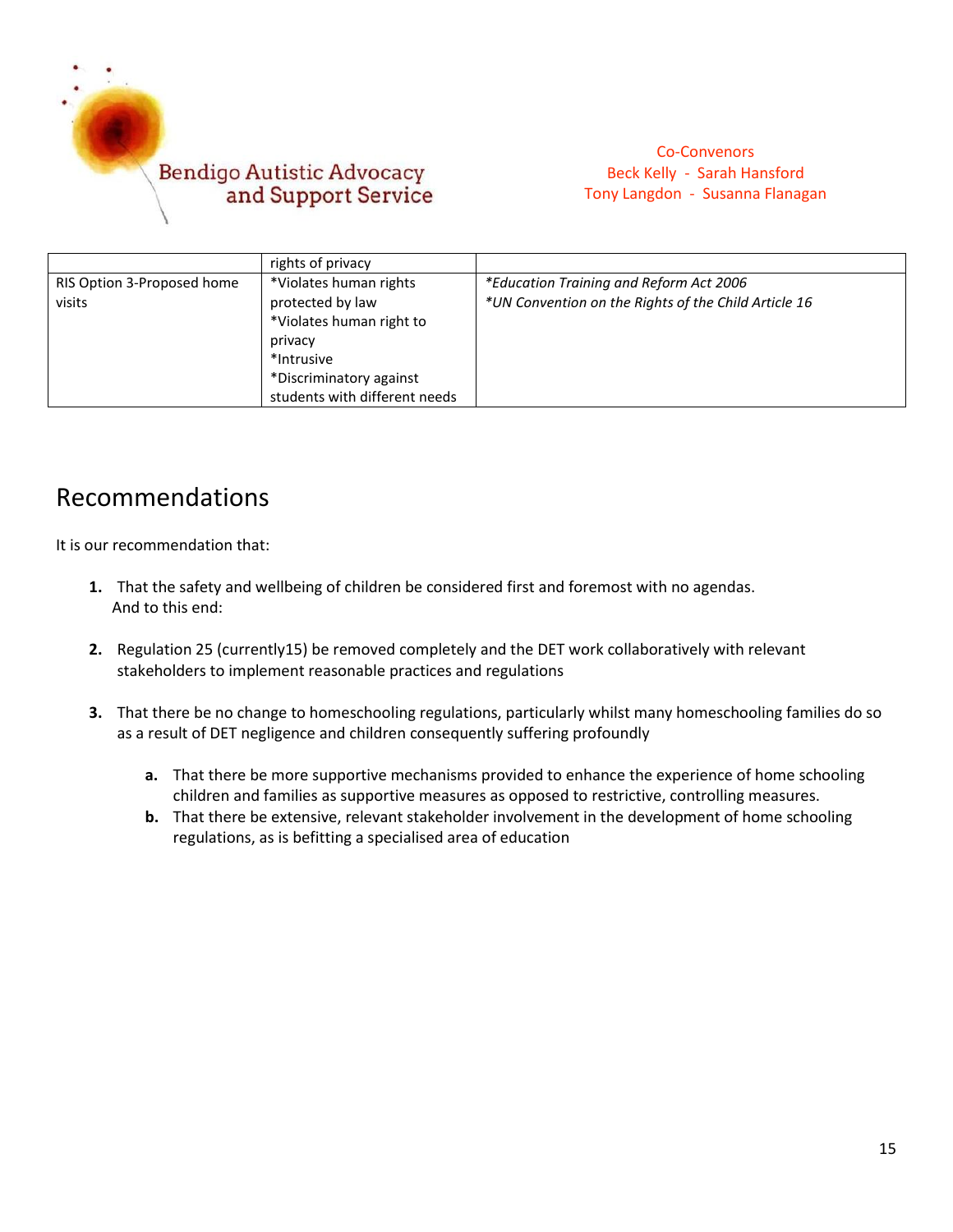

# Reference List

*Bendigo Autistic Advocacy and Support Service Presentation- Parliament Inquiry into Services for Autistic Persons* (2016)

Commissioner for Better Regulation 2016, *Victorian Guide to Regulation: A handbook for policy- makers in Victoria*, viewed 29th January 2017, http://www.betterregulation.vic.gov.au/Guidance-and-Resources

Crimes Act 1958, viewed 29th January 2017, http://www.austlii.edu.au/au/legis/vic/consol\_act/ca195882/s31.html

Department of Health and Human Services, *Senior Practitioner*, [http://www.dhhs.tas.gov.au/disability/senior\\_practitioner,](http://www.dhhs.tas.gov.au/disability/senior_practitioner) viewed 28<sup>th</sup> February 2017

Hastings E 1996, Disability Discrimination Commissioner, Australian Human Rights Commission, *Access to education for students with a disability: barriers and difficulties,* viewed 18th February 2017, https://www.humanrights.gov.au/publications/access-education-students-disability-barriers-and-difficulties

Home Education Network, 2017, *SUBMISSION: Draft Education and Training Reform Regulation 2017*

Office of Public Advocate n.d., *Resources- Restrictive Practices*, viewed 5th February 2017, [http://www.opa.sa.gov.au/resources/restrictive\\_practices](http://www.opa.sa.gov.au/resources/restrictive_practices)

Parliament of Australia, 2015, *Violence, abuse and neglect against people with disability in institutional and residential settings, including the gender and age related dimensions, and the particular situation of Aboriginal and Torres Strait Islander people with disability, and culturally and linguistically diverse people with disability*, [http://www.aph.gov.au/Parliamentary\\_Business/Committees/Senate/Community\\_Affairs/Violence\\_abuse\\_neglect,](http://www.aph.gov.au/Parliamentary_Business/Committees/Senate/Community_Affairs/Violence_abuse_neglect) Viewed 12<sup>th</sup> January 2017.

Phillips J, 2017, Disability Advocate, Review of Education and Training Reform Regulations.

Victorian Auditor-General's Report 2012, *Programs for Students with Special Learning Needs*, viewed 12th February 2017, http://www.audit.vic.gov.au/publications/20120829-Special-Learning-Need/20120829-Special-Learning-Need.pdf

Villamanta Disability Rights Legal Service, Communication Rights Australia, Disability Discrimination Legal Service, 2017, *Submission to the Department Of Education and Training- Review of the Education and Training Reform Regulations* 16 February 2017

Victorian Equal Opportunity and Human Rights Commission 2012, *Held Back. The experiences of students with*  disabilities in Victorian schools, viewed 12<sup>th</sup> January 2017, http://www.humanrightscommission.vic.gov.au/media/k2/attachments/1404-VEOHRC\_HeldBack -[\\_StudentwithDisabilityReportW3.pdf](http://www.humanrightscommission.vic.gov.au/media/k2/attachments/1404-VEOHRC_HeldBack_-_StudentwithDisabilityReportW3.pdf)